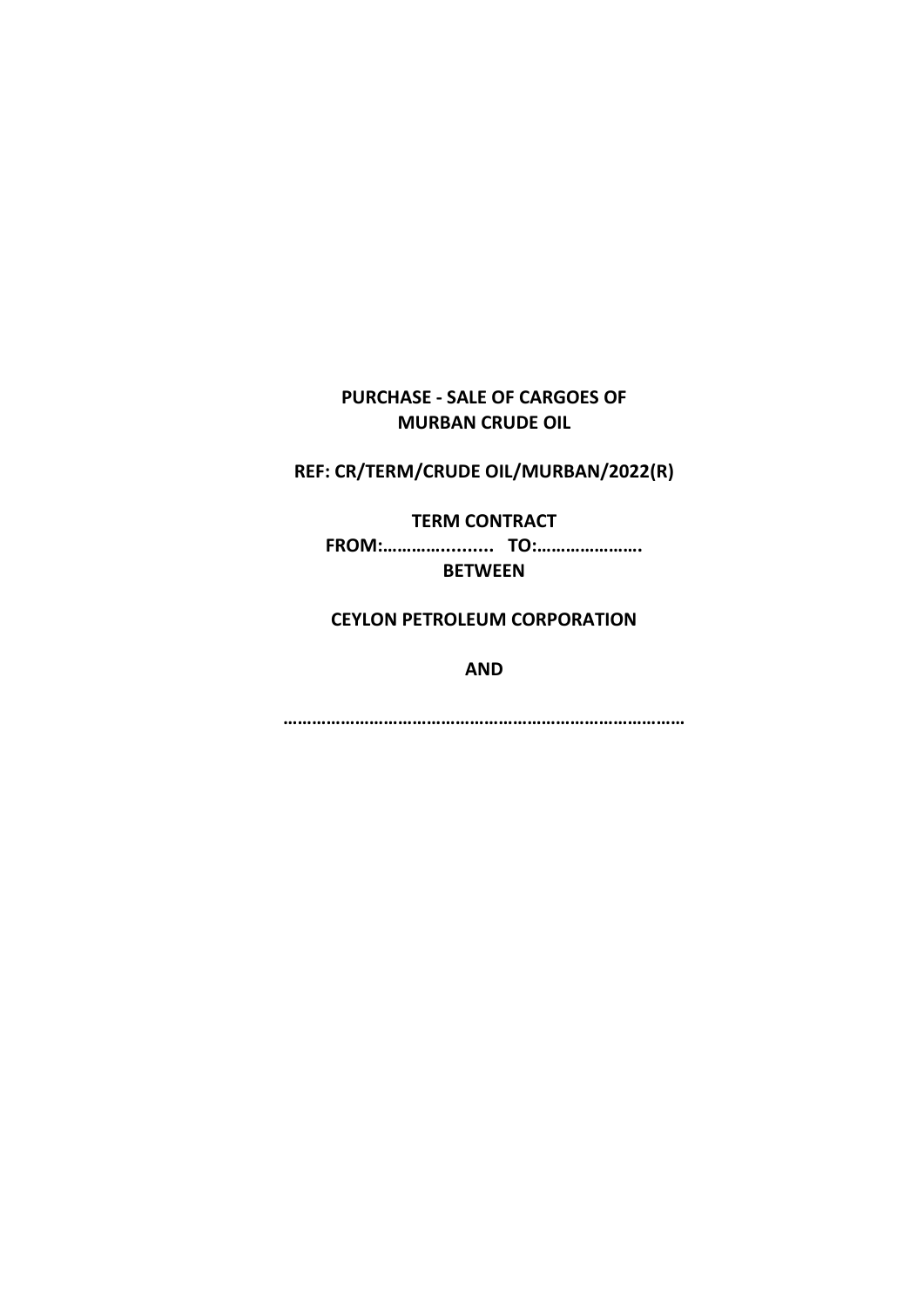# **TERM CONTRACT BETWEEN CEYLON PETROLEUM CORPORATION AND**

# **…………………………………………………………………………. FOR THE PURCHASE OF MURBAN CRUDE OIL**

# **REF: CR/TERM/CRUDE OIL/MURBAN/2022(R)**

This AGREEMENT is entered into between the CEYLON PETROLEUM CORPORATION a Corporation duly established by an Act of Parliament Act No: 28 of 1961 whose Head Office is at No. 609, Dr. Danister De Silva Mawatha, Colombo – 09 Sri Lanka (hereinafter referred to as the "Buyer") of the One Part and …………………………………………………………………………………………………………………… (hereinafter referred to as the

"Seller") of the Other Part.

WHEREBY it is agreed between the parties hereto as follows:

# **1. PERIOD OF CONTRACT :**

This Agreement shall commence on …………………………… and subject to the provisions hereof shall remain in force for a period of seven (07) months ending 30/11/2022.

- **2. BUYER :** Ceylon Petroleum Corporation (CEYPETCO), No. 609, Dr. Danister De Silva Mawatha, Colombo – 09, Sri Lanka.
- **3. SELLER :** …………………………………………………………………. …………………………………………………………………. …………………………………………………………………. …………………………………………………………………. ………………………………………………………………….

# **4. SCOPE :**

During the period of the Agreement, the Seller shall sell and deliver and the Buyer shall purchase and pay for and take or cause to be taken Murban Crude Oil for delivery at Single Point Buoy Mooring 1 (SPBM 1), Colombo, Sri Lanka for a period of **seven (07) months commencing from 01st May 2022 to 30 th November 2022** where not in conflict with the terms contained herein, Incoterms 2010 to apply.

# **5. QUANTITY :**

|                         | <b>QUANTITY TO BE DELIVERED / PURCHASED</b> | NO. OF                                 |                  |
|-------------------------|---------------------------------------------|----------------------------------------|------------------|
| <b>PRODUCT</b>          | <b>TOTAL CONTRACTUAL</b><br><b>QUANTITY</b> | <b>PER SHIPMENT</b><br><b>QUANTITY</b> | <b>SHIPMENTS</b> |
| <b>MURBAN CRUDE OIL</b> | BBLS +/- 5%                                 | BBLS +/- 5%                            |                  |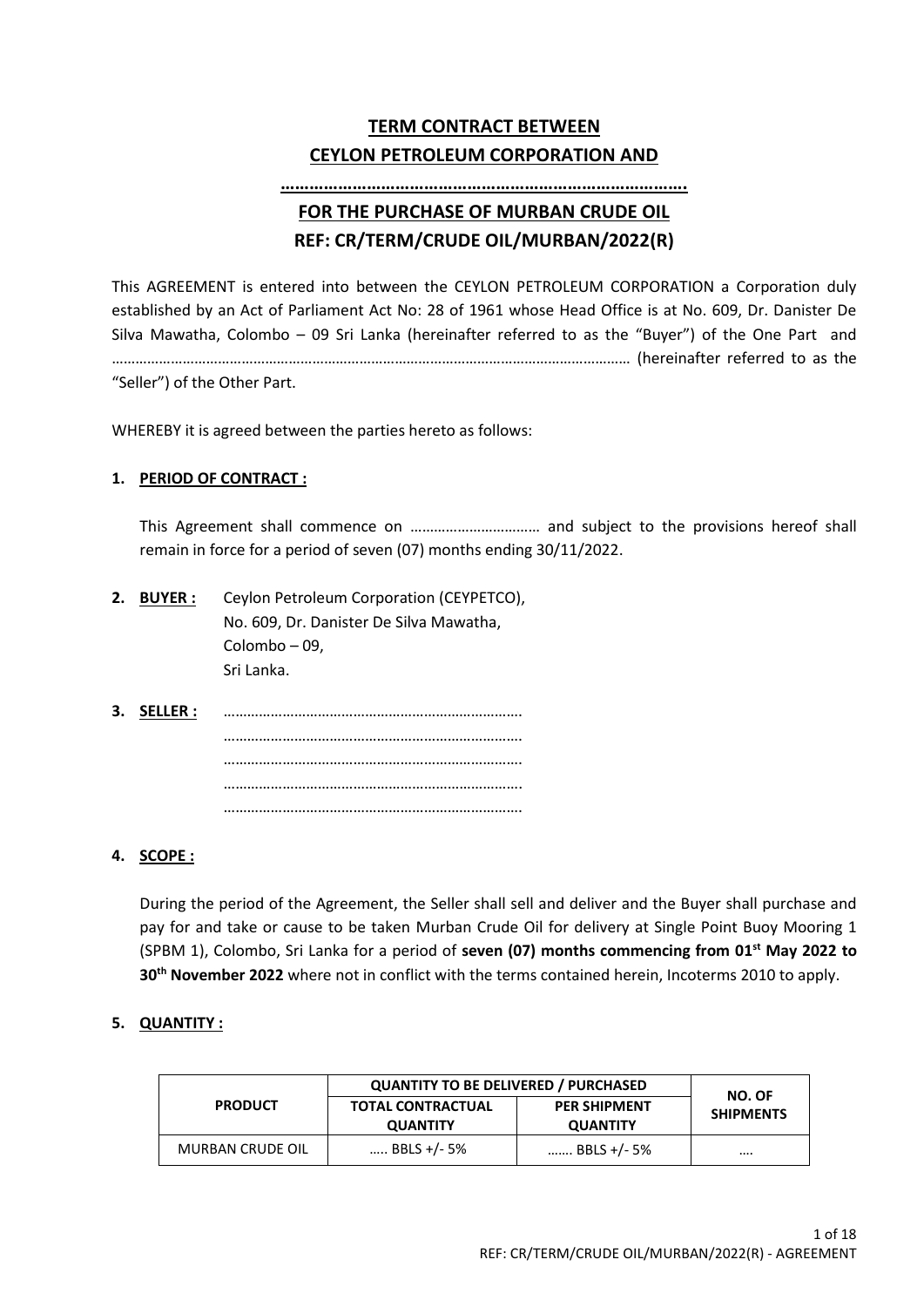# **6. QUALITY :**

Quality is made available at ADNOC/ADCO terminal at the time of loading. Seller to provide copy of Certificate of Quantity and Quality issued by ADNOC/ADCO and copy of Certificate of Origin issued by ADNOC/ADCO confirming that the Crude Oil shipped on vessel is derived from the current production of the Murban Crude Oil field.

# **7. INSPECTION AT LOAD PORT**

- 7.1. The Buyer shall nominate an independent inspector (GEO-CHEM/ITS CALEB BRETT/SBC ASIA SAYBOLT/SGS/BUREAU VERITAS/CCIC/AMSPEC) acceptable to the Seller to sample, test and certify the quality of Murban Crude Oil as per the tender specifications and the quantity as per the tender conditions. They should be present at the time of loading of the cargo to carry out the inspection and to prepare the quality (submit on line sampling test report indicating the four parameters namely "Total Sulphur, Density, RVP and BS&W" also the bidder to submit the Assay of Murban Crude Oil) and quantity certificates and any other documents specified.
- 7.2. The Buyer reserves the right to nominate a second inspection company at its sole discretion to witness the quality & quantity of the product at load port as and when required at **its own cost**.
- 7.3. It is the responsibility of the Seller to ensure the presence of the independent inspector at the time of loading of the cargo at the load port. The Seller shall cooperate and liaise with the independent inspector to ensure that the inspection is carried out to the satisfaction of the Buyer. Under no circumstances the cargo shall be loaded on to the vessel at the load port without the presence of the independent inspector appointed as per **Sub Clause 7.1.** and the second inspector if nominated by the Buyer as per **Sub Clause 7.2.**
- 7.4. The Buyer will furnish full particulars of the respective cargo to be purchased to the independent inspector under advice to the Seller. The quality and quantity of the product shall be tested in accordance with good industry standards and practices, using internationally accepted sampling and analytical/testing methods stipulated in relevant specification sheet.

Shore tank quality certificate issued by the Seller's terminal and signed by the mutually agreed independent inspector, shall be forwarded/communicated to the Deputy General Manager (Commercial & Supply Chain) or Commercial Manager of CEYPETCO through the email.

- 7.5. The Seller shall ensure that vessel loads with only Murban Crude Oil. The independent inspector nominated by the Buyer and accepted by the Seller shall also ensure that the vessel loads only with Murban Crude Oil.
- 7.6. The Seller shall load the cargo complying with CEYPETCO tender specification at their own risk.
- 7.7. The Buyer shall provide at least three (03) e-mail addresses for such correspondence to the Seller and the Seller shall send the quality certificates to all three e-mail addresses provided by the Buyer for the said purpose.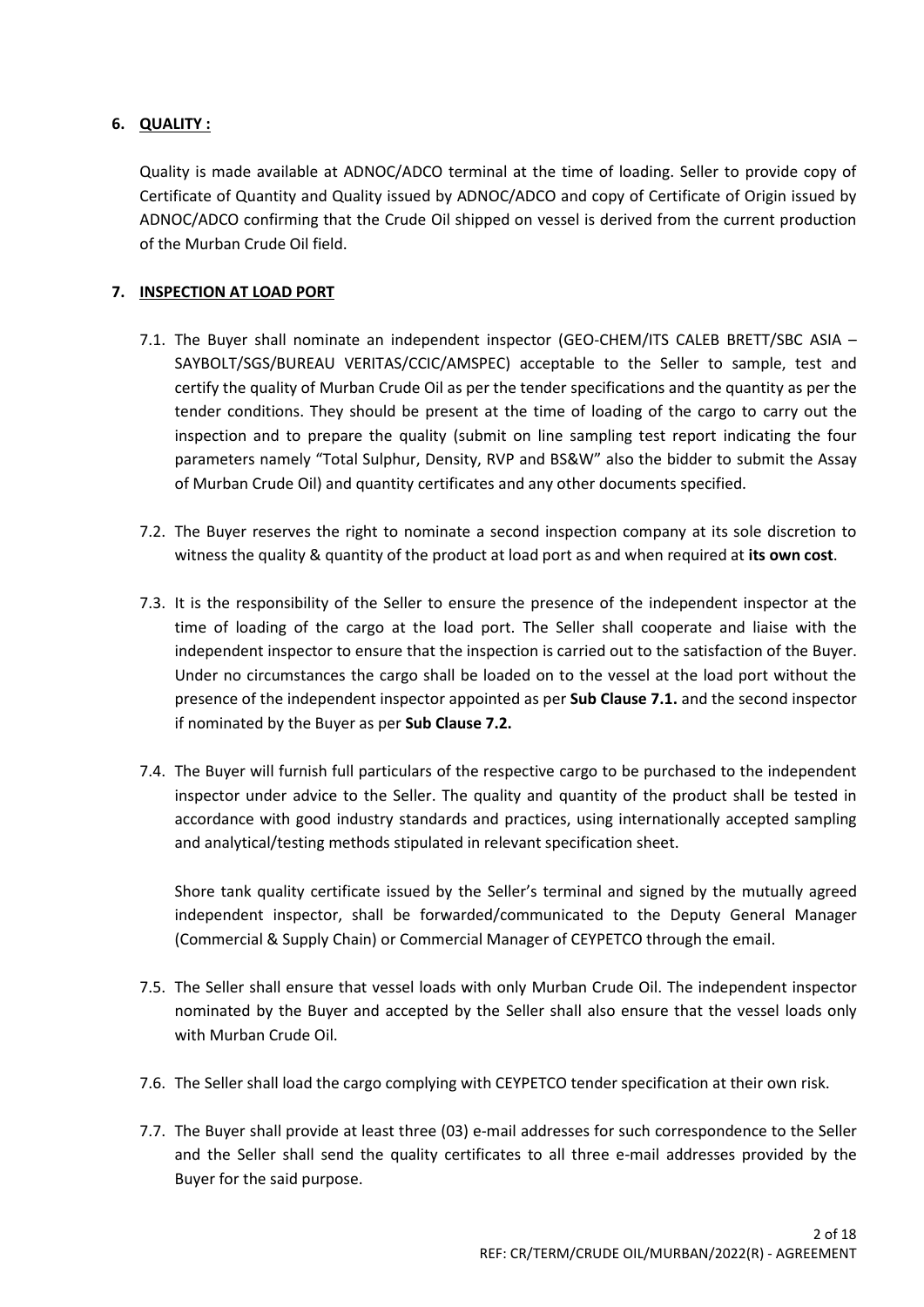- 7.8. In the event product is loaded from different shore tanks, the independent inspector nominated by the Buyer and accepted by the Seller shall ensure that the vessel loads only with Murban Crude Oil.
- 7.9. The cost of inspection at load port shall be shared equally between The Buyer and the Seller.
- 7.10.Quantities mentioned in the Bills of Lading (B/Ls) at Jebel Dhanna, U.A.E. or Fujairah, U.A.E. shall be binding on both parties.
- 7.11.In the event that the Seller does not agree to the nominated independent inspector by the Buyer as per the **clause 7.1.** above, the Seller is permitted to nominate an alternative independent inspector and get the acceptance of the Buyer, liable in the said clause under no circumstances the Seller shall be permitted to change such alternative nomination thereafter.

# **8. INSPECTION AT DISCHARGE PORT**

- 8.1. Discharge port independent inspector shall be different to that of the load port.
- 8.2. The quality at discharge port Colombo shall be determined by CEYPETCO Refinery laboratory and witnessed by the independent inspector (ITS CALEB BRETT/GEO-CHEM/SBC ASIA – SAYBOLT/ SGS/BUREAU VERITAS/MAS MARINE/STAR MARINE) at Colombo. Such determinations shall be reported on the certificate of quality finally issued by CEYPETCO Refinery laboratory.
- 8.3. Two sets of ship tank samples with adequate quantities for **Murban Crude Oil** shall be separately drawn from the ship's each tank according to ASTM standard method of sampling by a mutually agreed independent inspector at discharge port witnessed by the Buyer/CPSTL representatives and a representative if nominated by the Seller. Both samples shall be properly sealed and authenticated by the independent inspector, vessel's master or representative of the master and the Buyer/CPSTL representatives and representative if nominated by the Seller.

First composite sample to be prepared at CEYPETCO Refinery Laboratory for **Murban Crude Oil** shall be analysed at the Refinery laboratory **to check and ensure key properties i.e. Density, Sulphur, RVP and BS & W** as specified under **sub clause 8.2.** while the second set of composite sample for **Murban Crude Oil** shall be retained under the custody of the independent inspector.

- 8.4. Under no circumstances a representative of the seller from an inspection company and an employee of the inspection company as mentioned under sub clause 8.2. will be allowed
- 8.5. Under no circumstances a protective inspector will be allowed to the seller other than the mutually agreed independent inspector.
- 8.6. The seller shall declare in the bid that certificate of quality at discharge port for **Murban Crude Oil** shall be on the basis of ship tank composite sample taken on arrival of the vessel at discharge port.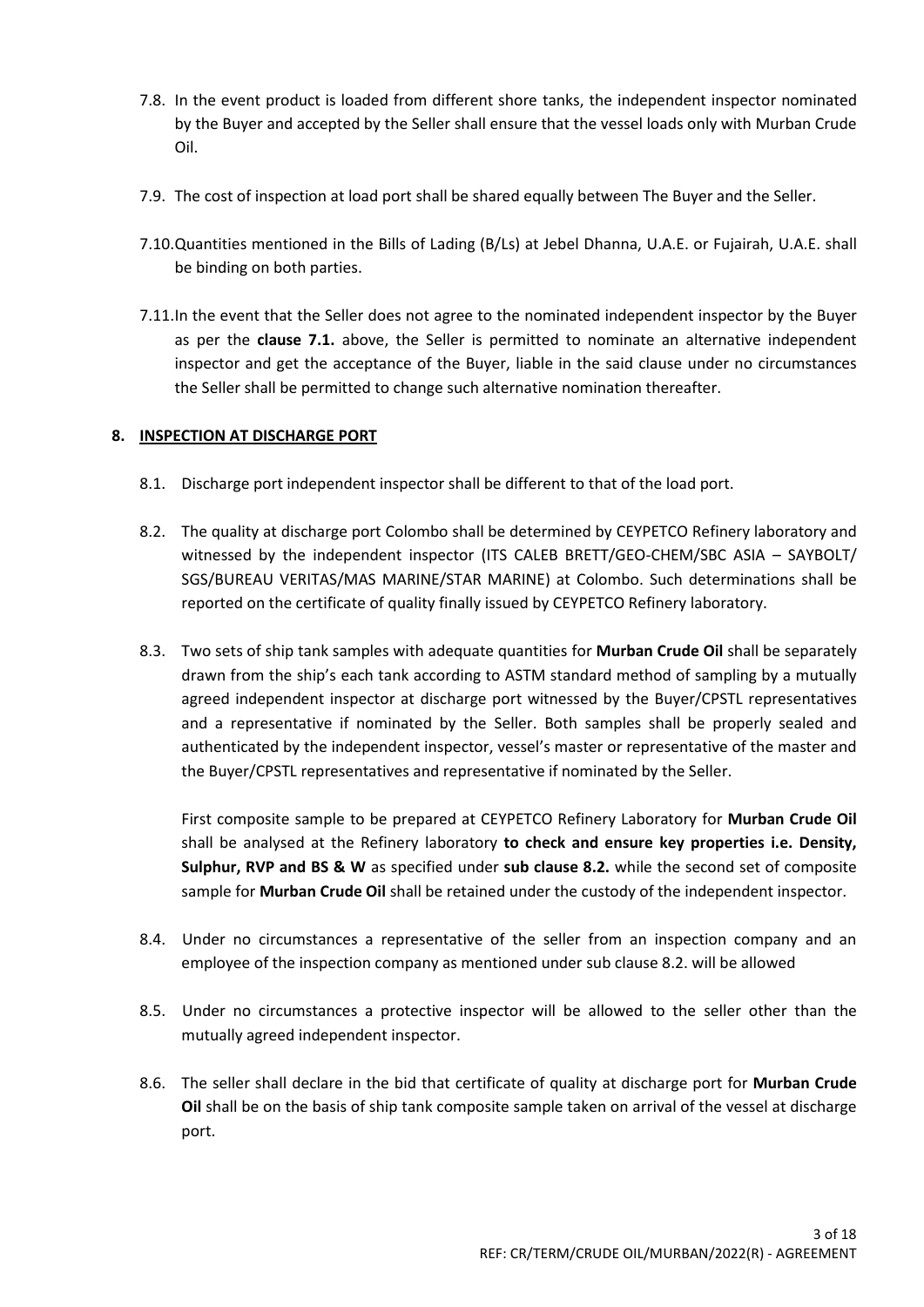- 8.7. In the event the first composite sample does not meet the **key properties i.e. Density, Sulphur, RVP and BS & W**, the second composite sample retained with the independent inspector, shall be tested at the Refinery laboratory as specified in **sub clause 8.2.** in the presence of the mutually agreed independent inspector, representatives from the Buyer, a representative from Seller's Cargo Insurer, two representatives from the Seller and one representative from the Protection and Indemnity Insurance (P & I club). All representatives' witness this test required to be signed each of the full test certificates issued by Refinery laboratory.
- 8.8. If the specification of the product deviated from the CEYPETCO standard specifications, the Buyer reserves the right to reject the total cargo.
- 8.9. Under no circumstance further samples shall be drawn from ship's tanks other than the samples proposed under **sub clause 8.3.** to determine the quality of cargo at discharge port.
- 8.10. The quality certificate at discharge port, Colombo shall be issued by the independent inspector based on the test report of Refinery laboratory.
- 8.11. Discharge of the vessel shall commence only after the certificate is issued by the independent inspector and accepted by the Buyer.
- 8.12. The quantity of product at the discharge port Colombo will be determined by an independent inspector (ITS CALEB BRETT / GEO-CHEM/ SBC ASIA – SAYBOLT / SGS / BUREAU VERITAS) at Colombo. Such determinations shall be reported on the certificate of quantity.

In the event that the out-turn loss (out-turn quantity vs. B/L quantity) is in **excess of 0.3%** and/or there is any free flowing product left on board as reported and certified by the independent inspector at discharge port, the Seller shall deduct the excess loss and/or free flowing product left on board from the Bill of Lading quantity for invoice purposes.

- 8.13. In the event the out-turn loss is proved to be due to the Buyer's fault including but not limited to discharging pipe line leakage, causing and out-turn loss **in excess of 0.3%,** such excess loss shall not be deducted from the B/L quantity for invoice purposes.
- 8.14. The cost of inspection, including cost for testing of second composite sample payable to independent inspector at discharge port, shall be shared equally between the Buyer and the Seller.

# **9. RECOVERY OF DAMAGES OR LOSSES FOR CEYPETCO DUE TO UNACCEPTABLE QUALITY**

9.1. If the quality of the product at the discharge port does not meet/comply with the **key properties i.e. Density, Sulphur, RVP and BS & W** with respect to any of the parameters indicated therein, subject to **Clause 8.** the Buyer reserves the right to reject the full consignment on board the vessel.

The Seller shall provide the Buyer with copy of following documents after shipment to evidence cargo loaded is Murban Crude Oil.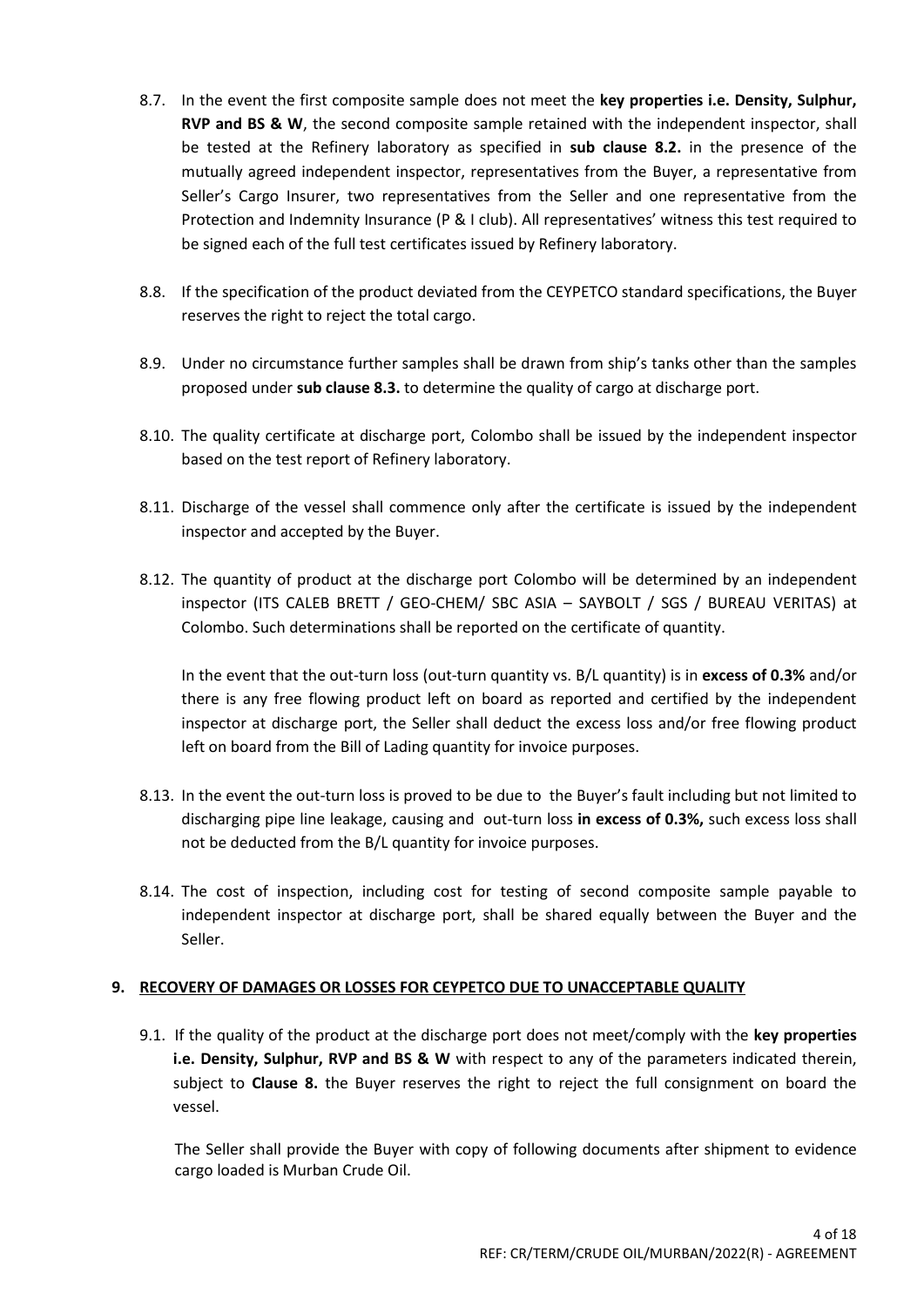- 9.1.1. Certificate of Quality issued by ADNOC/ADCO.
- 9.1.2. Certificate of Origin issued by ADNOC/ADCO confirming that the Crude Oil shipped on vessel is derived from the current production of the Murban Crude Oil field.
- 9.2. In such a case the Seller is obliged to provide a replacement cargo at the request of the Buyer without any additional cost to the Buyer within the time specified by the Buyer subject to payment of **zero point one percent (0.1%)** of the dap "value of the rejected cargo" per day for the period commencing from the date of rejection of the cargo until the replacement cargo is delivered at Colombo (i.e. Up to the NOR tendered time) during the new laycan subject to the **maximum of twenty (20) days**. Value of the rejected cargo shall be determined, based on the B/L quantity, the delivery month of the rejected cargo and as per the **Clause 11. 'Price / Interest / Payment'** of this agreement. Determination of the new laycan will be at the discretion of the Buyer. However, the Buyer shall not unreasonably delay the allocation of the alternative delivery laycan.

The consent for the supply of replacement cargo shall be communicated in writing by the Seller to the Buyer within **forty eight (48) hours** of such request by the Buyer.

- 9.3. In the event of rejection of the cargo resulting in the delay of replacement cargo under this contract, the supplier shall be bound to extend the validity of the Performance Security Guarantee up to the date determined by the buyer as required.
- 9.4. The pricing of the replacement cargo shall be determined as per the price of the delivery month of the replacement cargo plus premium/discount. The calculation of the value of the replacement cargo shall be as per the **Clause 11. 'Price / Interest / Payment'**.
- 9.5. In the event, failure by the Seller to provide a replacement cargo, the Buyer reserves the right to terminate the contract and to forfeit the Performance Security Guarantee.
- 9.6. For the replacement cargo, the same terms and conditions of this tender shall be applicable in all aspects including quality, delivery and recovery of damages or losses for the Buyer.
- 9.7. In the event the Buyer deciding, at its sole discretion, not to request a replacement cargo for Murban Crude Oil, a recovery of damages or losses for the Buyer which amounts to **one point five percent (1.5%)** of DAP Colombo value of such rejected cargo shall be claimed and the Seller may settle such amounts directly to the Buyer.

In the event, the Seller does not agree to settle a recovery of damages or losses directly to the Buyer as claimed by the Buyer, it shall be considered as the non-performance of the contract. Moreover, the Buyer shall reserve the right to recover such damages or losses for the buyer so accumulated from the Performance Security Guarantee at the end of the contract.

#### **10. OUT-TURN LOSS**

The determination of out-turn quantity shall be based on the out-turn quantity stipulated in the certificate of outturn quantity at discharge port, Colombo issued or endorsed by the independent inspector.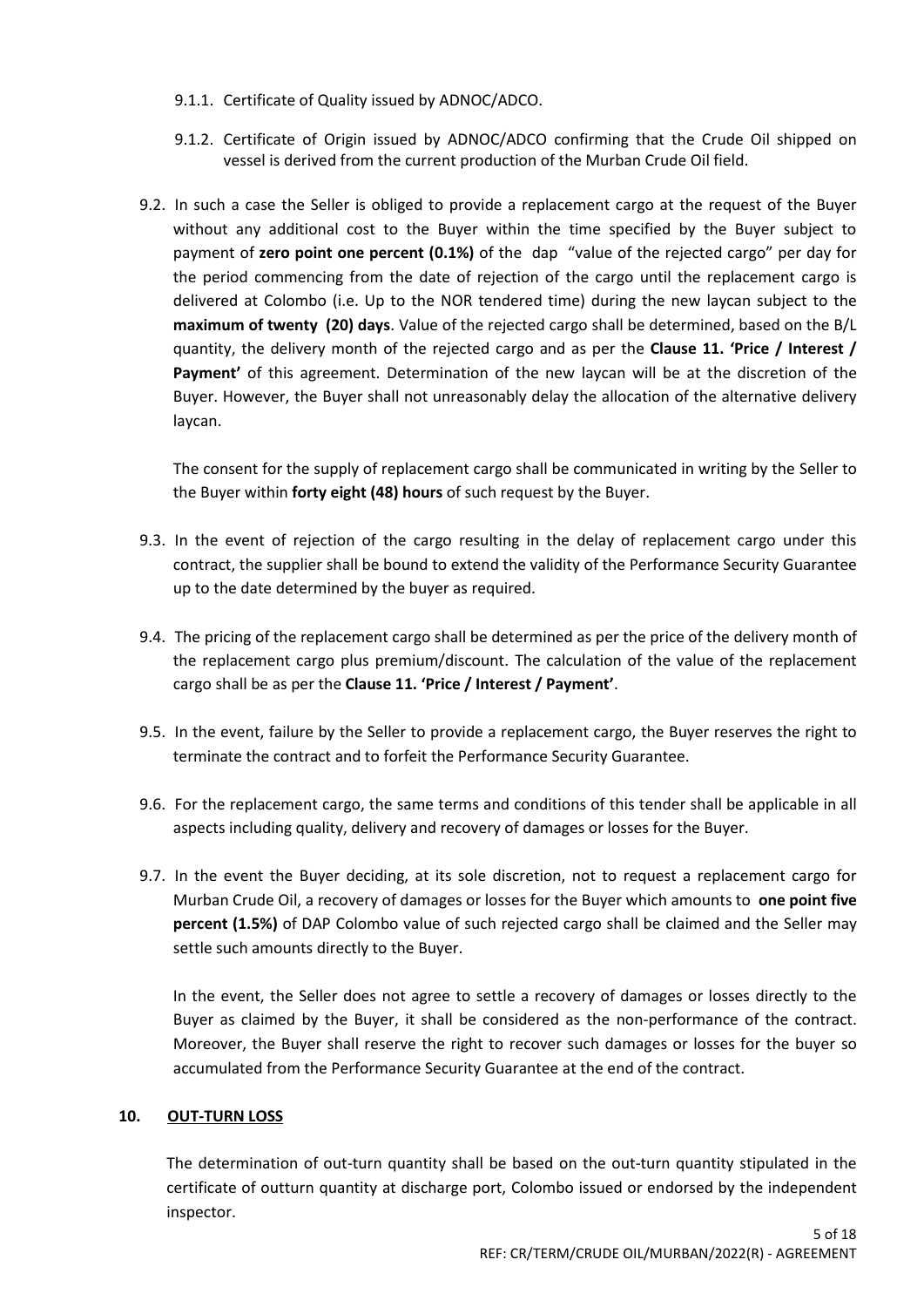# **11. PRICE / INTEREST / PAYMENT**

# 11.1. **Payment in thirty (30) days - option-1**

Price offered for Murban Crude Oil in U.S. Dollars per barrel on **DAP Colombo basis (incoterms 2010)** shall be "Murban ADNOC" FOB price per net US barrel charged by Abu Dhabi National Oil Company ("ADNOC") to term customers (i.e. Government selling price) for liftings of Murban Crude Oil lifted by them for the delivery month of the cargo at Colombo, plus a fixed premium/discount for the first 30 days interest free credit period.

# 11.2. **Payment in ninety (90) days - option-2**

Price offered for Murban Crude Oil in U.S. Dollars per barrel on DAP Colombo basis (Incoterms 2010) shall be "Murban ADNOC" FOB price per net us barrel charged by Abu Dhabi National Oil Company ("ADNOC") to term customers (i.e. Government Selling Price) for liftings of Murban Crude Oil lifted by them for the month belongs to the first day of the two day delivery laycan of the cargo at Colombo, plus a fixed premium/discount for the first 30 days interest free credit period plus interest rate for the extended credit period after 30 days to 90 days based on a margin over three (03) months LIBOR (U.S. Dollars) as published by the Financial Times or Reuters. LIBOR will be that existing on the first day of the delivery laycan. If the first day of the delivery laycan is a non-banking day in London, then three (03) months LIBOR (U.S. Dollar) quote will be the following London Banking day after the first day of the delivery laycan. L/C amount shall cover the cargo value and the interest amount for the extended payment period.

# 11.3. **Payment in hundred and eighty (180) days - option-3**

Price offered for Murban Crude Oil in U.S. Dollars per barrel on DAP Colombo basis (Incoterms 2010) shall be "Murban ADNOC" FOB price per net us barrel charged by Abu Dhabi National Oil Company ("ADNOC") to term customers (i.e. Government Selling Price) for liftings of Murban Crude Oil lifted by them for the month belongs to the first day of the two day delivery laycan of the cargo at Colombo, plus a fixed premium/discount for the first 30 days interest free credit period plus interest rate for the extended credit period after 30 days to 180 days based on a margin over six (06) months LIBOR (U.S. Dollars) as published by the Financial Times or Reuters. LIBOR will be that existing on the first day of the delivery laycan. If the first day of the delivery laycan is a non-banking day in London, then six (06) months LIBOR (U.S. Dollar) quote will be the following London Banking day after the first day of the delivery laycan. L/C amount shall cover the cargo value and the interest amount for the extended payment period.

- 11.4. Payment will be made thirty (30) days (Option-1) or ninety (90) days (Option-2) or hundred and eighty (180) days (Option-3) after the B/L date [B/L date to count as day zero (0)] by an irrevocable, non-assignable, non-transferable & unconfirmed documentary Letter of Credit (L/C) established through Bank of Ceylon/People's Bank, Colombo. All bank charges outside Sri Lanka, if any, will be to the account of the seller. Confirmation charges of L/C shall be to the beneficiary's account.
- 11.5. Premium/Discount for Murban Crude Oil and the interest rate applicable over LIBOR shall be fixed throughout the seven (07) months contract period.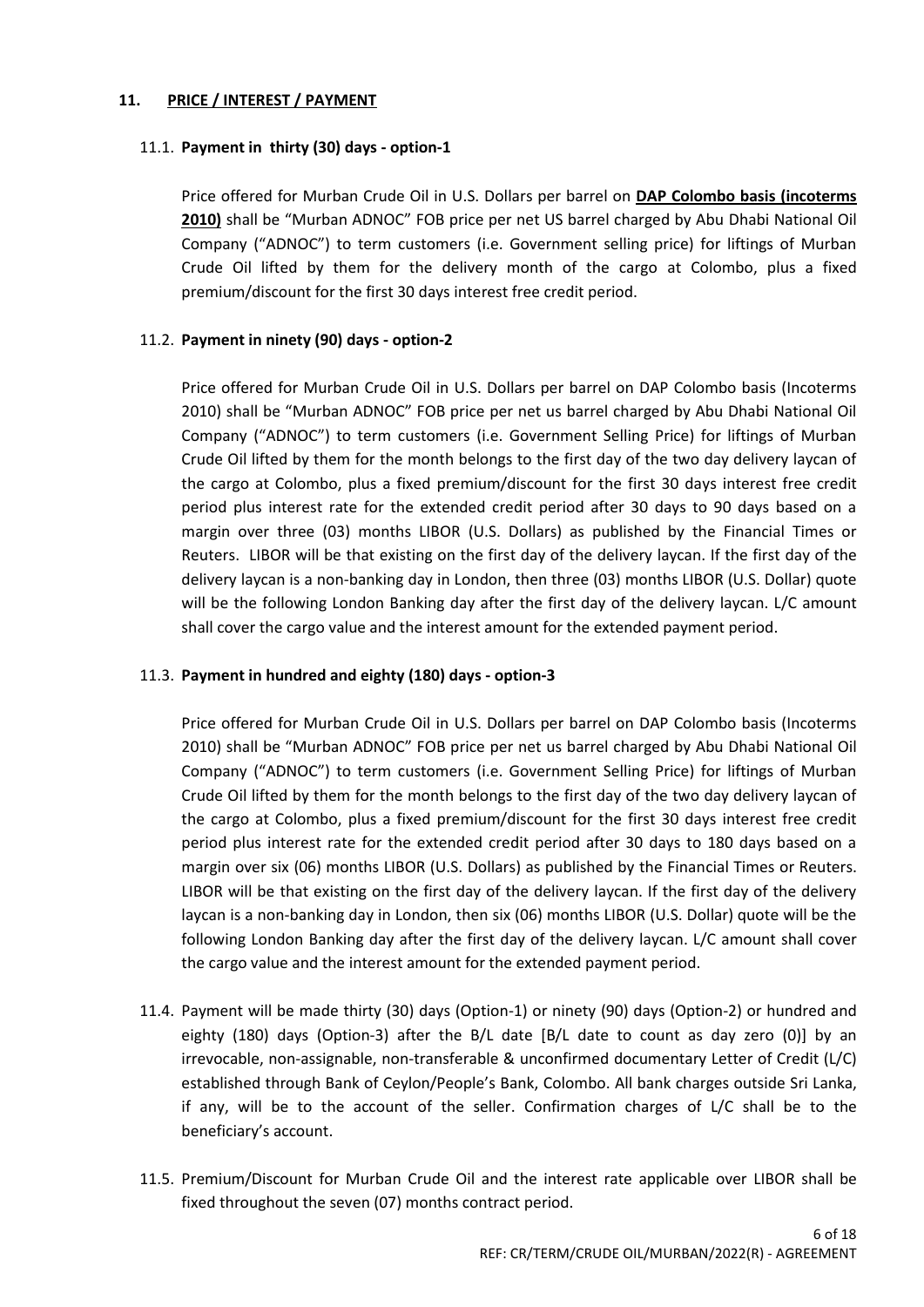11.6. Letter of Credit (L/C) to be established by the Buyer through its bankers either by Bank of Ceylon or People's Bank base on the terms and conditions acceptable to both Seller and the Buyer, at least twelve (12) calendar days prior to the first day of the two day delivery laycan at Colombo.

The seller shall be responsible to trace and verify the receipt of the L/C through their corresponding bank. The Seller shall be responsible to send all required details including Performa invoice for the establishment of the L/C by the Buyer **within 30 days prior to the first day of the two day delivery laycan.**

- 11.7. If the payment due date falls on a Saturday or non-Monday bank holiday in New York, USA, payment shall be effected on the last preceding banking day in New York, USA. If the payment due date falls on a Sunday or Monday bank holiday in New York, USA, payment shall be effected on the first following banking day in New York, USA. Credit period under **sub clause 11.2. & 11.3.**  above for the purpose of interest calculation shall be adjusted as per payment due date being affected under this condition.
- 11.8. In the event that the Buyer shall remit any monies due and payable to the Seller's bank account on a date after the due date specified for payment, then interest shall be charged at prevailing monthly average LIBOR (US Dollars) as published by the financial times or Reuters plus a premium interest of **two percent (2%)** per annum, on all amounts remaining outstanding for the period from the date payment was due to the date of the Seller's receipt of payment.
- 11.9. Final unit price for the product shall be expressed to **three decimal places** by rounding to the third decimal place.
- 11.10. The "latest date of shipment" in the L/C shall be determine by the Buyer based on the estimated average sailing time from the load port up to the port of Colombo during the agreed delivery laycan. Any subsequent changes proposed for the "latest date of shipment" by the Seller to the L/C shall be subjected to the Clause 14. 'Claims, disputes and recovery of damages or losses for CEYPETCO by late delivery and delivery of lesser quantity than agreed' of this Agreement.
- 11.11. L/C established by the Buyer will call for the following original documents.
	- 11.11.1. Manually signed original commercial invoice based on the net B/L quantity in barrel @ 60  $^0$ f (in air).
	- 11.11.2. Full set of 3/3 original 'clean on board' Bill of Lading issued or endorsed to the order of Bank of Ceylon/People's Bank, Colombo and notify 'Ceylon Petroleum corporation' and showing freight payable as per charter party. Each original B/L to be manually signed by the master of the vessel or owners or signed on behalf of the master as agents.
	- 11.11.3. Certificate of quantity and quality at load port issued by the Abu Dhabi National Oil Company (ADNOC) / Abu Dhabi Company for Onshore Petroleum Operations Ltd. (ADCO), U.A.E.
	- 11.11.4. Certificate of quantity at load port issued or endorsed by the independent inspector.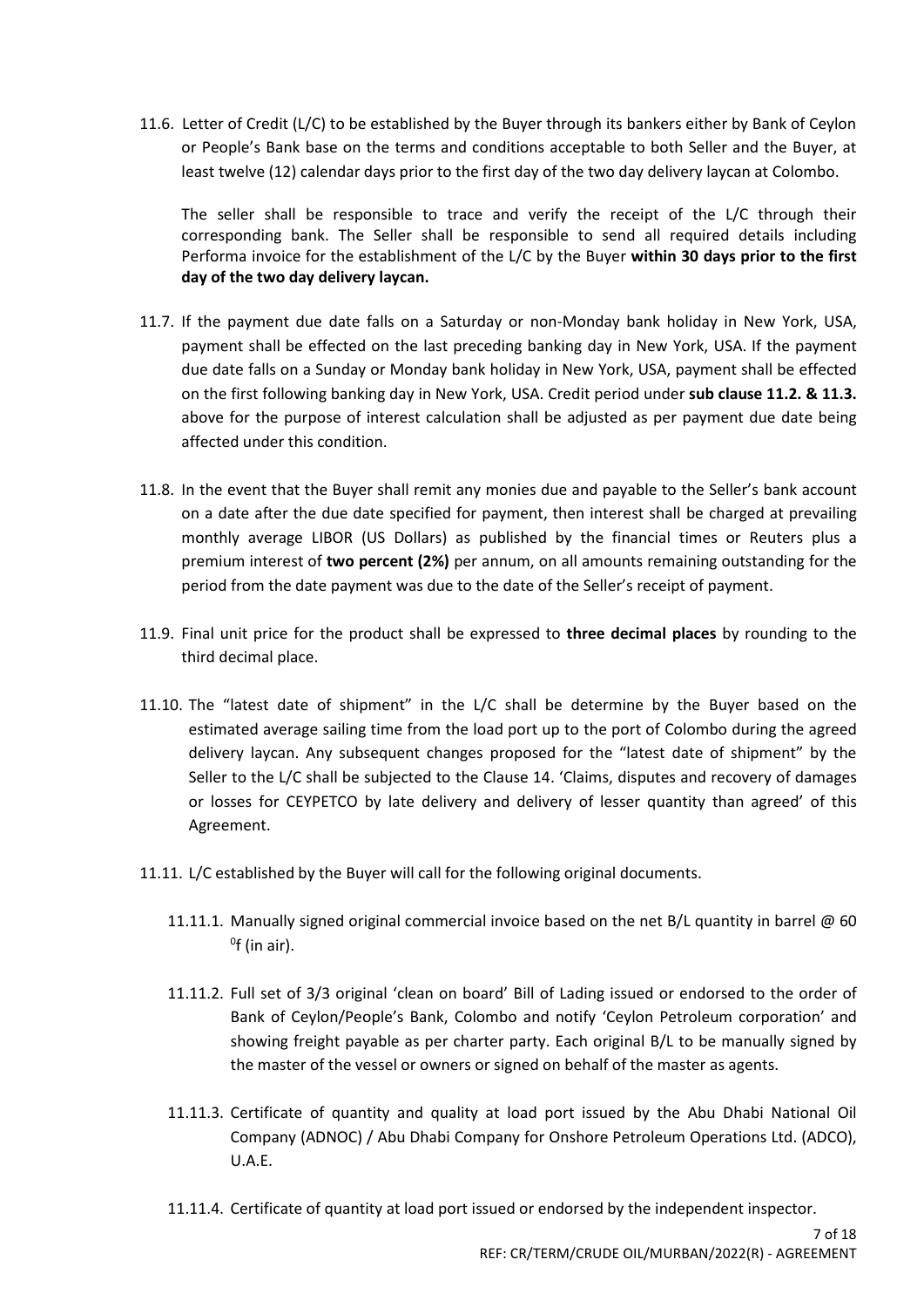- 11.11.5. Certificate of U.A.E. Origin issued by the Abu Dhabi National Oil Company (ADNOC) / Abu Dhabi Company for Onshore Petroleum Operations Ltd. (ADCO), U.A.E.
- 11.11.6. Certificate of ship arrival quantity at discharge port, Colombo issued or endorsed by the independent inspector.
- 11.11.7. Certificate of outturn quantity at discharge port, Colombo issued or endorsed by the independent inspector.
- 11.11.8. The negotiation of Letter of Credit upon presentation of Letter of Indemnity (LOI) in lieu of above original shipping documents is permitted for the Seller, subject to;
	- 11.11.8.1.Presentation of beneficiary's manually signed original commercial invoice.
	- 11.11.8.2.Presentation of ship arrival quantity report issued by the independent inspector at discharge port, Colombo.
	- 11.11.8.3.Presentation of outturn quantity report issued by the independent inspector at discharge port, Colombo.
	- 11.11.8.4.Obtaining prior approval of the buyer for such LOI format.

# **12. LOCAL AGENT & LOCAL AGENCY COMMISSION**

The local agent's commission of USD ……. Per Bbl or MT or lump sum will be deducted from the total DAP Colombo value and paid in Sri Lanka Rupees / No local agency commission is payable.

#### **13. TITLE AND RISK**

Title and risk/property of the product supplied under the terms of this contract shall pass on to the Buyer at the discharge port when product passes the Seller's vessel's permanent hose/discharging arm connection.

# **14. CLAIMS, DISPUTES AND RECOVERY OF DAMAGES OR LOSSES FOR CEYPETCO BY LATE DELIVERY AND DELIVERY OF LESSER QUANTITY THAN AGREED**

- 14.1. Any claim whatsoever arising between the parties to this agreement, under the terms of this agreement shall be lodged in writing within sixty (60) days of receipt of product by the Buyer or in the case of the cargo is not delivered to the Buyer within sixty (60) days of the last date of delivery laycan as notified by the Buyer. Otherwise any such claim shall be deemed to have been waived.
- 14.2. Every endeavour shall be made to settle any difference or dispute arising from any transaction between the Buyer and the Seller by mutual negotiations, failing which such differences or disputes shall be settled by arbitration.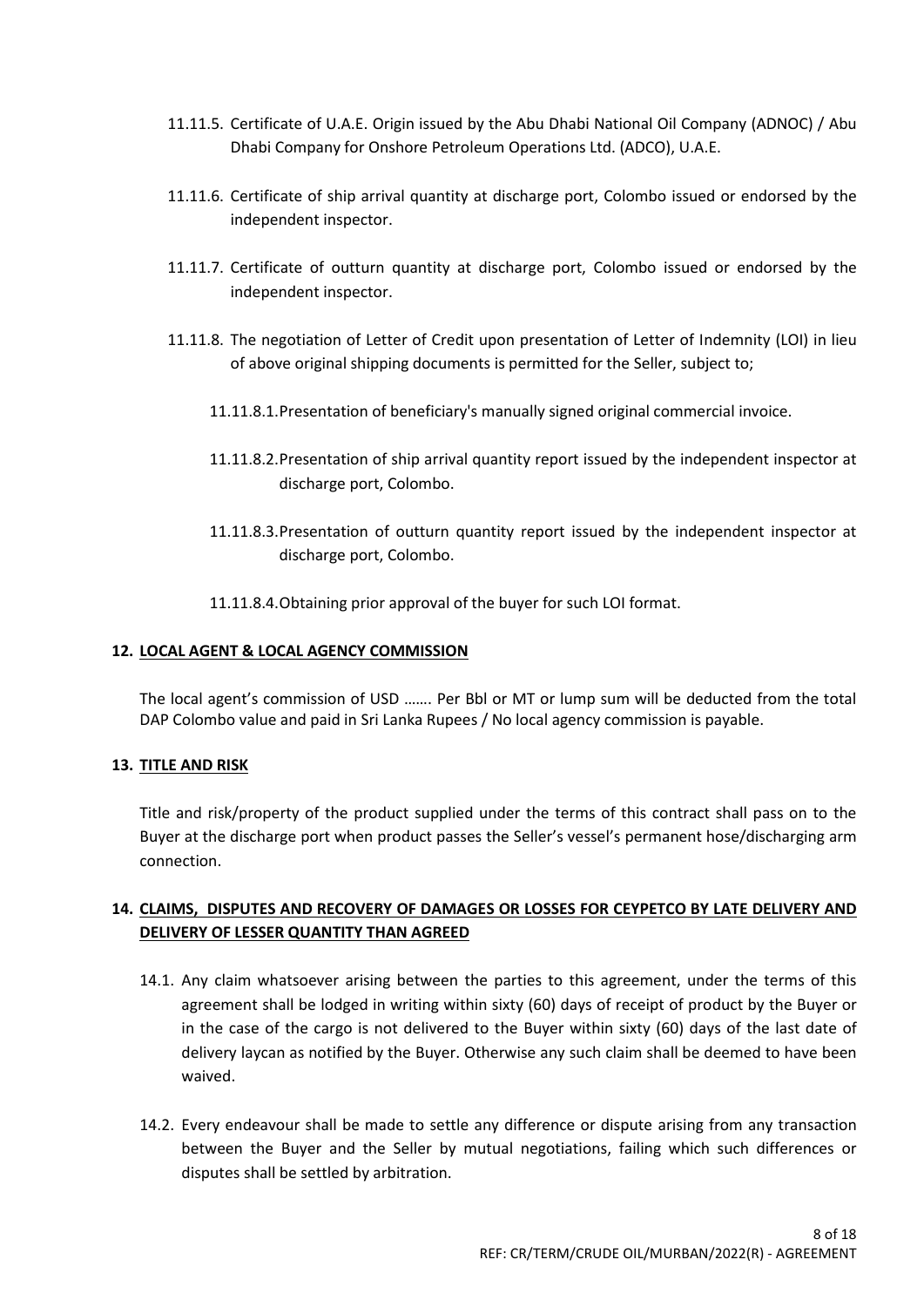- 14.3. The place of arbitration shall be Colombo, Sri Lanka.
- 14.4. The Buyer and the Seller agree that any dispute arising out of or in connection with this contract including any question regarding its existence, validity or termination shall be finally settled under the rules of arbitration of the United Nations Commission on International Trade Law (UNCITRAL) procedures.
- 14.5. The language of arbitration shall be English. The arbitration tribunal shall consist of three arbitrators, one to be appointed by the Seller, one by the Buyer and the two arbitrators thus appointed shall choose the third arbitrator.
- 14.6. Arbitration shall be a condition precedent to the institution of any legal action by either party against the other.
- 14.7. This tender shall be governed by and construed in accordance with the Laws of Sri Lanka excluding any conflict of laws and rules.

# **15. DELIVERY OF MURBAN CRUDE OIL AT SPBM 1, COLOMBO**

15.1. For each shipment, a five day delivery laycan at SPBM 1, Colombo will be notified by the Buyer to the Seller, ninety (90) days before the first day of the delivery laycan. It is imperative that each shipment is delivered in Colombo during the five day delivery laycan which will be further narrowed down to two days, prior to thirty (30) days which will be notified by the Buyer in one tanker in one lot.

The five day delivery laycan shall fall within the same month.

The two day delivery laycan shall be commenced from 0001 hrs of the first day of the delivery laycan up to the 2400 hrs of the second day of the delivery laycan.

- 15.2. Delivery of product should be made on DAP Colombo basis (incoterms 2010) in total average cargo size of 700,000 Bbls +/- 5% at the two day delivery laycan indicated by the Buyer to the Seller, thirty (30) days before the first day of the said delivery laycan.
- 15.3. Port of loading for each cargo shall be Jebel Dhanna, U.A.E. or Fujairah, U.A.E. and any loading port under United States sanctions is not acceptable to the Buyer. Any Crude Oil similar or identical to Iranian Crude will not be permitted. In the event that the cargo at the discharge port is found to be similar or identical to Iranian Light Crude Oil, the Buyer reserves the right to reject the cargo straightaway and claim damages from the Seller. Tests will be carried out at the load port as per the Clause 7. And also before discharging at the Buyer's port as per the Clause 8. The decision to accept the cargo after test results (at maximum waiting time of ten (10) hours at disport for results) is solely at the discretion of the Buyer.
- 15.4. In the event Buyer unable to receive the cargo due to unforeseen event such as;
	- (a) Failure of the hose system of the Crude Oil SPBM 1
	- (b) Failure of the Crude Oil SPBM 1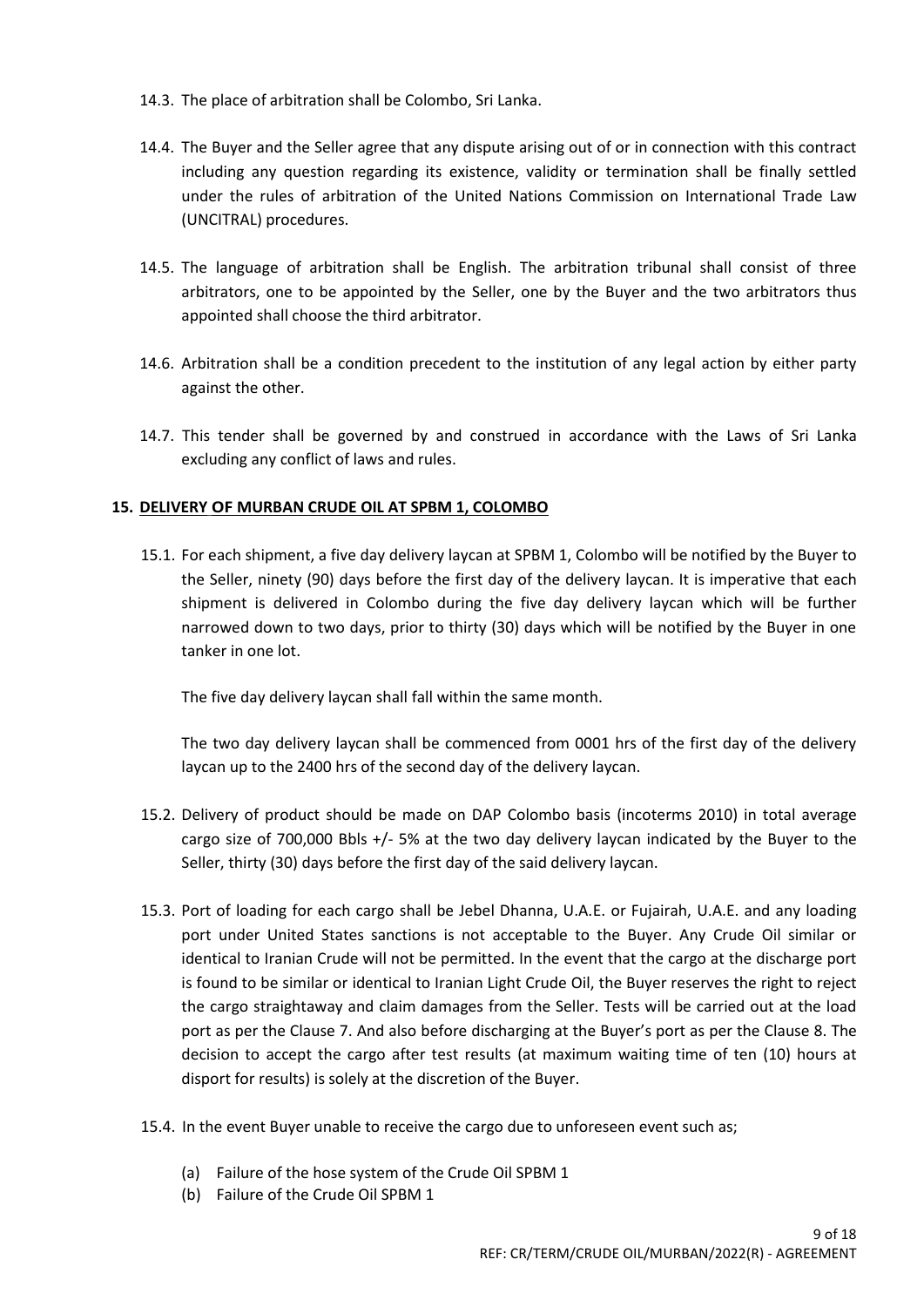(c) Any major breakdown in pipeline including offshore

The Buyer shall request and Seller should agree to defer the cargo delivery period to a revised date range agreed with the Seller while keeping the price of "Murban ADNOC" FOB price per net US barrel charged by Abu Dhabi National Oil Company ("ADNOC") to term customers lifted by them over the month belongs to the first day of the original two-day delivery laycan already agreed as per the tender document.

#### **16. LAYTIME FOR DISCHARGE AT SPBM 1 COLOMBO**

Laytime for discharge at SPBM 1 Colombo shall be **72 hrs** and the commencement of laytime shall be determined in the following manner.

- 16.1. Notice of Readiness (NOR) should be tendered between 0600 hrs. and 1500 hrs. during two day delivery laycan agreed upon.
- 16.2. If nor is tendered after 1500 hrs. for all purposes it will be considered that NOR has been tendered at 0600 hrs on the following day and laytime shall commence six (6) hrs. thereafter or at the time of completion of mooring, whichever is earlier under normal weather/sea conditions.
- 16.3. If nor is tendered before the commencement of the delivery laycan agreed upon, for all purposes it will be considered that NOR has been tendered at 0600 hrs. on the first day of the two day delivery laycan. Laytime shall in such case commence six (6) hrs. thereafter or at the time of mooring, whichever is earlier.
- 16.4. If the vessel is moored prior to the delivery laycan agreed upon, at the request of the Seller, laytime shall commence at 0600 hrs. on the first day of the two day delivery laycan.
- 16.5. If NOR is tendered after 1500 hrs of the second day of the delivery laycan agreed upon, for all purposes it will be considered that nor has been tendered at 0600 hrs on the following day and laytime shall commence six (06) hrs thereafter or at the time of mooring, whichever is earlier.
- 16.6. If NOR is tendered after the second day of the delivery laycan agreed upon, laytime shall commence at the time of berthing subject to the condition that the laytime shall ceased to count if the vessel shall be un-berthed to allow berthing of other vessels arriving on agreed delivery laycan or berthing of other vessels on product availability basis of the country. Under these circumstances, the actual time utilised by the vessel at the berth shall only be considered as used laytime.
- 16.7. Berthing and mooring of tankers at SPBM Colombo is governed by the builders' (IMODCO, USA) recommendations specially with regard to the safety limits of weather/sea conditions. The Buyer undertakes to clear with IMODCO other vessels that meet the revised SPBM restrictions and share these findings with the Seller.
- 16.8. Any delays in berthing due to weather and/or sea conditions to be counted as half laytime (CONOCO weather clause).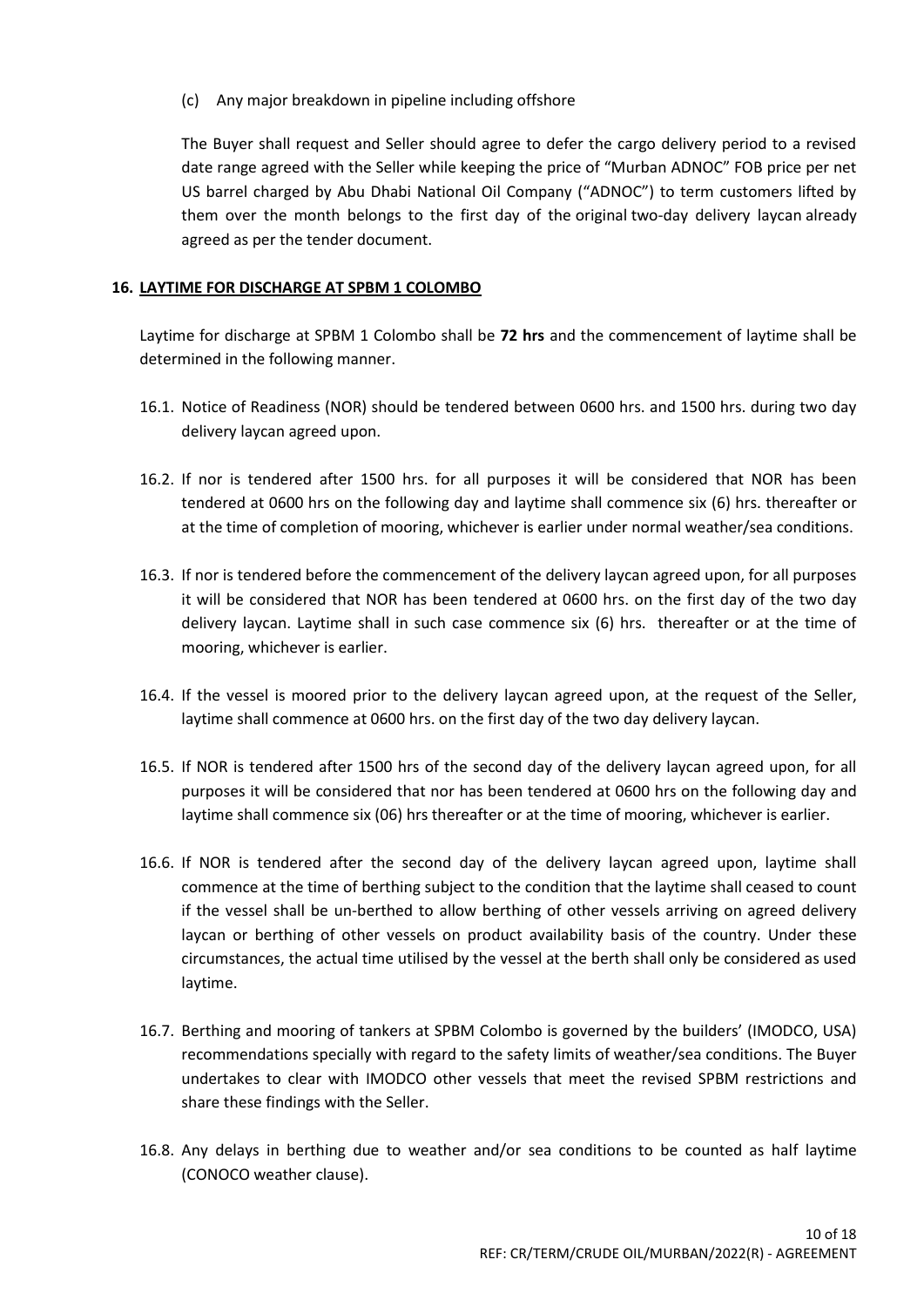#### **17. NOTICE OF ARRIVAL AT COLOMBO**

Master of vessel should advise estimated time of arrival (ETA) at Colombo 3/2/1 days and 12 hrs. in advance to the Commercial Manager, CEYPETCO tel no. +94-11-5664649 fax nos. +94-11-5455406/5455400 e-mail: cm@ceypetco.gov.lk, The Manager (Shipping), CEYPETCO tel no. +94-11-5455300 fax no. +94-11- 5455407 e-mail: shipping@ceypetco.gov.lk, The Deputy Manager (Operations), CEYPETCO fax no. +94-11- 5455432 e-mail: menakaj@ceypetco.gov.lk, The Manager (Refinery Operations), CEYPETCO tel nos. +94-11- 2400666/5668490 e-mail: kgh kodagoda@ceypetco.gov.lk, The Manager (Economics and Scheduling), CEYPETCO tel no. +94-11-2400432 e-mail [ref\\_tech\\_econ@sltnet.lk,](mailto:ref_tech_econ@sltnet.lk) The Manager (Operations) at Oil Facilities Office, CPSTL, Colombo tel no. +94-11-2422388 / fax +94-11-2434273, The Manager (Bulk movements and bulk products), CPSTL, Colombo tel/fax no. +94-11-2572324 and the Manager (Operations), Muthurajawela tel no. +94-11-5769519 fax no. +94-11-5353352 via vessel agent at Colombo.

# **18. VESSEL REQUIREMENTS**

#### 18.1. **REQUIREMENTS OF TANKERS FOR DISCHARGING OF PRODUCT VIA SPBM 1 COLOMBO**

#### Vessel nominated

18.1.1. Should meet following Colombo port restrictions:

|     | (A) Length              |        | 298.70 m max.             |
|-----|-------------------------|--------|---------------------------|
| (B) | <b>Beam</b>             |        | 44.5 m max.               |
|     | (C) Moulded depth       |        | 22.56 m max.              |
|     | (D) Draft               |        | 18.90 m max.              |
|     | (E) Forward draft       | $\sim$ | 3.28 m min. whilst at SPM |
|     | (F) Summer deadweight - |        | 180,000 DWT max.          |
|     | (G) Type of hull        |        | double hull               |
|     |                         |        |                           |

#### **Note:**

In order to establish a better control of tanker movement around SPM, minimum 2/3 proportion of cargo quantity vs. Deadweight would be preferred by charterer.

18.1.2. Shall not exceed 20 years of age. Under no circumstances vessels over 20 years of age will be accepted. Acceptable cap rating of the vessel is **0** or **1** for hull and machinery.

#### 18.1.3. **Manifold**

- A) Manifold location midship (port side)
- B) Manifold connection one 12 inch studded Camlock Flange ANSI class 150

#### 18.1.4. **Details of derrick at manifold location**

Derrick should have minimum safe working load of 10 MT and should be in good operational condition.

#### 18.1.5. **Mooring equipment, mooring and towing arrangement**

Tanker should be fitted with a central bow stopper (chain stopper) of following capacity for OCIMF CHAFE chain "B".

| Tankers upto 100,000 DWT | - | 100 Tonnes SWL |
|--------------------------|---|----------------|
| Tankers over 100,000 DWT | - | 200 Tonnes SWL |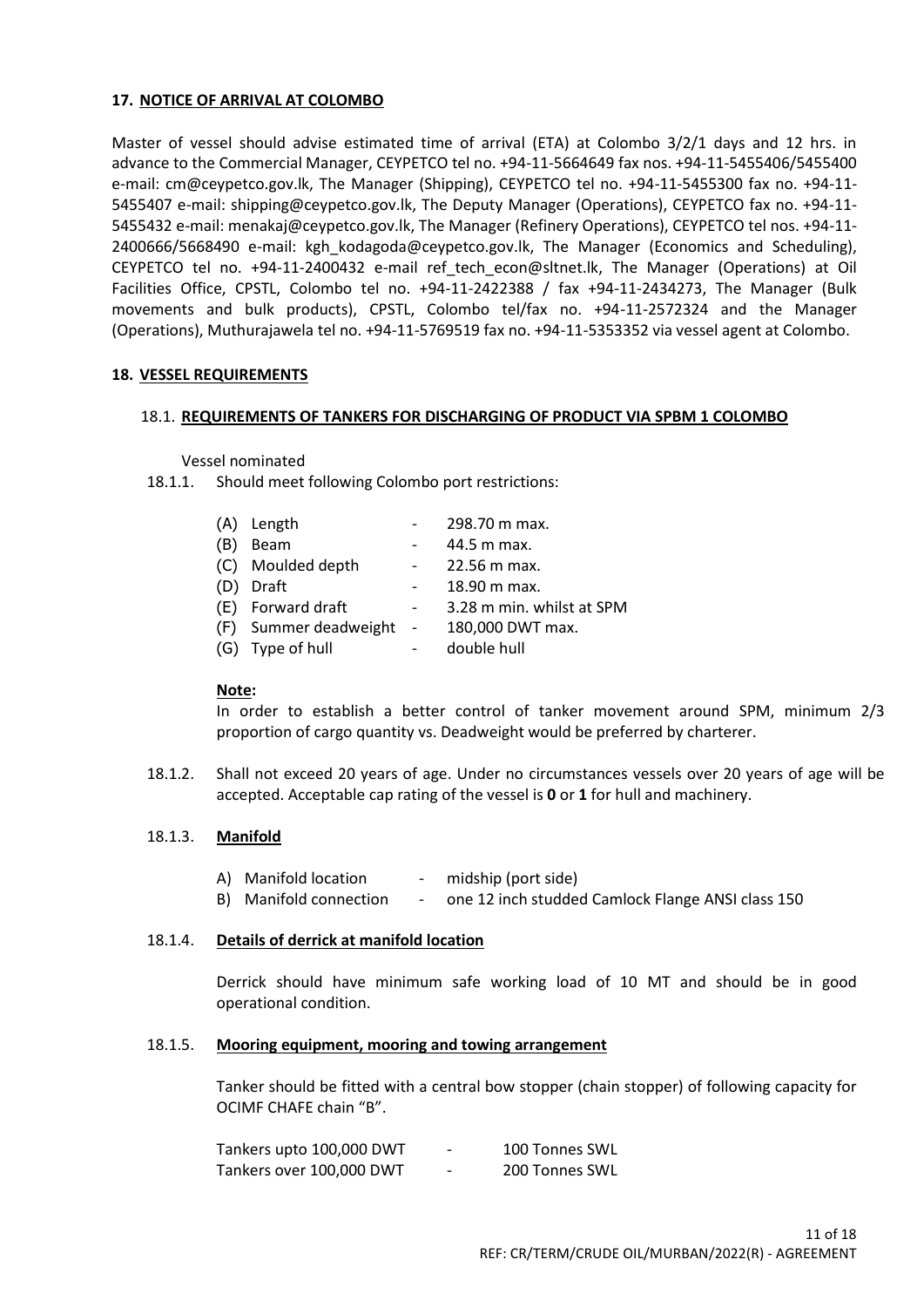- 18.1.6. Tanker should be fitted with a central bow fair lead (bull ring) measuring at least 600mm x 450mm.
- 18.1.7. Position of pedestal roller fairlead/winch drum
	- (a) Should be a continuation of the direct lead line between the bow fairlead (bull ring) and bow chain stopper.
	- (b) Should be not less than 4.5 metres directly behind the bow chain stopper.
	- (c) Should be at such a height that fairlead rollers will enable an unrestricted line pull to be achieved.
- 18.1.8. Pedestal fairlead should be fitted for lead to winch/windlass.
- 18.1.9. Should have a messenger line of circumference 4 inch/5 inch x 500 ft. Long, one end connected to an empty mooring rope winch drum.
- 18.1.10. Tanker should have a "panama" lead right aft on its centre line.
- 18.1.11. A good tow rope (polypropylene) of 10" circm or above in size and length (approx. 650 ft.) To be kept ready at the stern. If necessary, two rope coils may be joined to obtain length of 650 ft.
- 18.1.12. Mooring masters should have free access to navigational charts and equipments required for mooring operation.
- 18.1.13. Wheel house to be kept open throughout the period the tanker made fast to the buoy.
- 18.1.14. A fore-castle watchman to be made available by the tanker throughout the period the tanker made fast to the buoy.
- 18.1.15. All tools required for connection/disconnection of cargo hose to be supplied by the tanker.
- 18.1.16. Connection/disconnection of hose is the responsibility of ship's staff under the supervision of a ship's officer on the instructions of the buyer officials on board the tanker.
- 18.1.17. Tanker's main engine should be kept ready throughout the period of stay at the buoy for manoeuvring promptly on notice.

# 18.1.18. **Inert gas system**

Tanker should have an operational inert gas plant capable of maintaining tank atmosphere of less than 8 pct. Oxygen content and positive pressure in cargo tanks within safe limits at all stages of discharge.

#### 18.1.19. **Communication equipment**

Tanker should have vhf channel 09,16,68,71 facilities for communication with shore facility. Tanker's cargo control room should have facility to maintain a continuous watch on vhf channel 71 for operational requirements.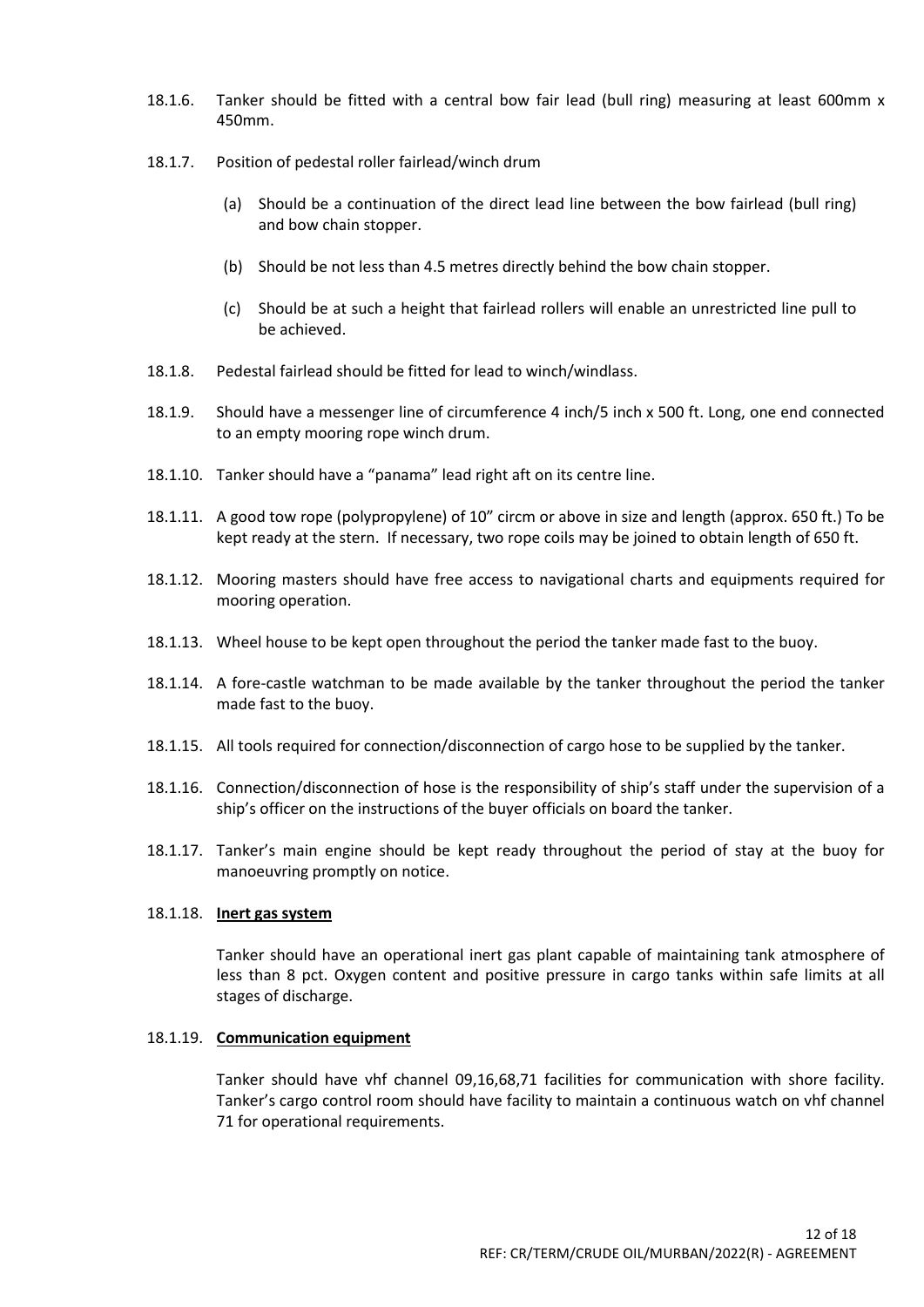# 18.1.20. **Accommodation / meals**

Following personnel would stay on board throughout the period of tanker made fast to the buoy.

- (a) Two mooring masters
- (b) Two loading masters
- (c) One sample collector (crew)
- (d) Two independent inspectors (junior officers)
- 18.1.21. Proper accommodation on officers deck should be arranged for the mooring masters, loading masters and independent inspectors.
- 18.1.22. Meals for mooring masters, loading masters and independent inspectors should be served in officers' dining saloon at the owners expense.

#### 18.1.23. **Rate of discharge**

Tanker should be equipped with cargo discharge pumps capable of discharging through the manifold as mentioned in clause 2.20 above while maintaining a pressure of 8.5 kg/cm2 /9.5 kg/cm2. Minimum at the manifold or as advised by the mooring masters. Availability of continuous pressure monitoring and recording/reporting facilities shall be preferred

**Note :** when pumping to Refinery (22 Km distance) average rate 1,350 MT/hr. at 7.5 Kg/cm<sup>2</sup> When pumping to tank farm (12 Km distance) average rate 2,500 MT/hr. at 7.5 Kg/cm<sup>2</sup>

#### 18.1.24. **Crude Oil Washing**

COW should be carried out only upto MARPOL 25% while discharging crude oil without interruption to discharge operation.

#### **19. LIQUIDATED DAMAGES**

- 19.1. The Seller is fully responsible to deliver the cargo within the agreed upon delivery date /laycan. Failure to comply with the agreed upon delivery date /laycan will make the Seller liable for liquidated damages of **zero point two five percent (0.25%)** of the dap value per day for each day of delay after 2400 hrs. of the last day of the two day delivery laycan until vessel tender NOR at discharge port at Colombo. If the delay exceeds six days after the last date of the agreed delivery laycan without obtaining prior approval, the Buyer will reserve the right to terminate the contract.
- 19.2. The Seller is fully responsible to deliver the agreed quantity of cargo under each shipment. In the event of failure to deliver the agreed quantity below minus five percent (-5%) (tendered quantity vs. B/L quantity) will make Seller liable for the payment of damages or losses to the Buyer **at the rate of USD 10,000 per each 1,000 MT of short loaded quantity or part thereof on pro-rata basis.**
- 19.3. Such claim in respect of the liquidated damages must be notified to the Seller in writing within sixty (60) days of the date of disconnection of hoses of Seller's nominated vessel at discharge port, Colombo with full supporting documentation that the Seller may reasonably require. Any such documentation not then available shall be provided to the Seller within seventy five (75)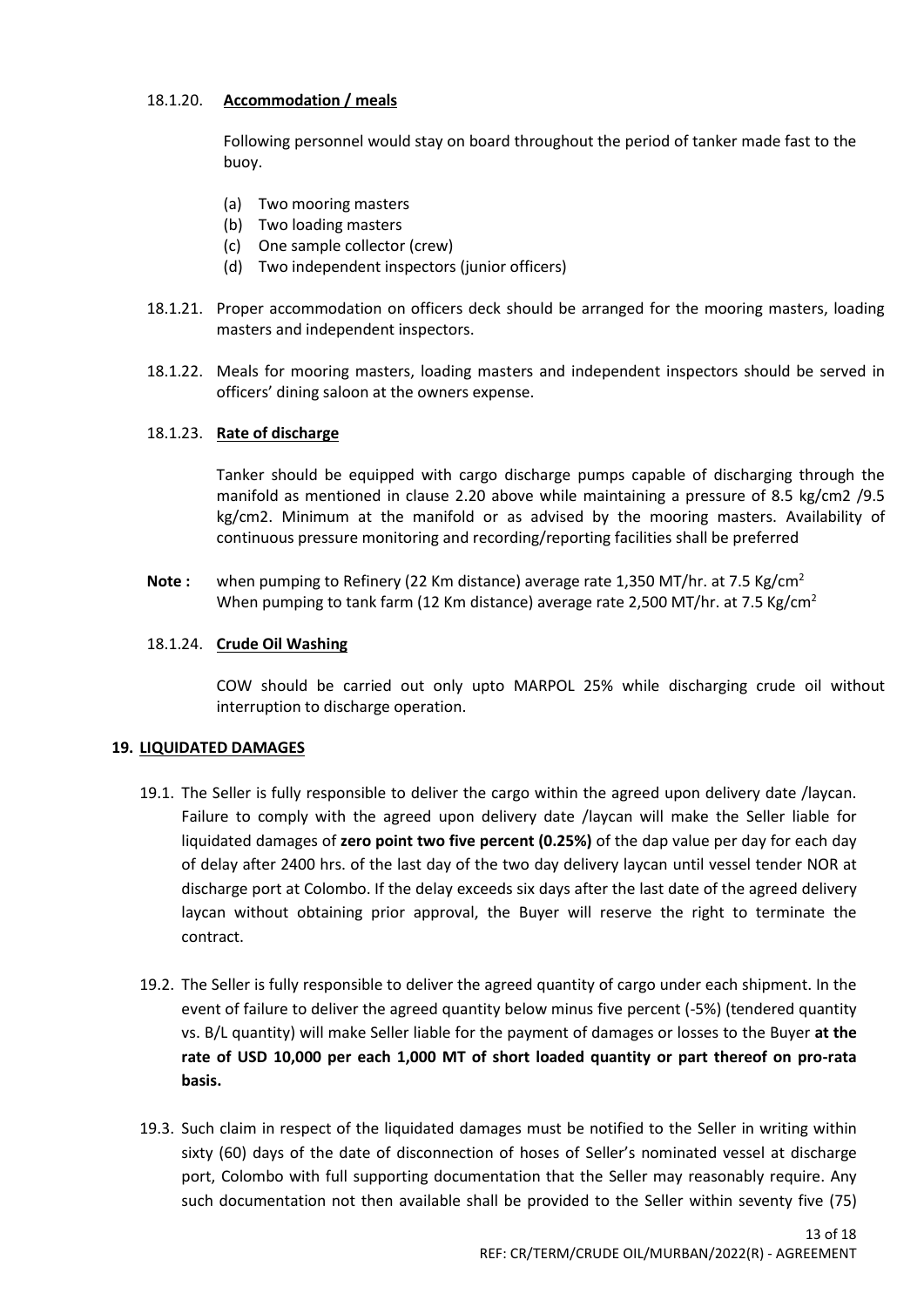days of the disconnection of hoses of Seller's nominated vessel at discharge port, Colombo. If the Buyer fails to give such notice or provide such documentation within the above respective time limits, then the Buyer's claim shall be deemed to have been waived and any liability of the Seller shall be extinguished.

19.4. If the Seller fails to deliver any full shipment unless agreed for an alternative in writing, the Buyer will reserve the right to encash the Performance Security Guarantee.

#### **20. TERMINATION**

This agreement may be terminated;

- 20.1. By mutual consent of both parties.
- 20.2. In the event of product specifications are not in conformity with the requirements given in **key properties i.e. Density, Sulphur, RVP and BS & W** and the Seller fails to perform as per the remedy under Clause 9. the Buyer reserved the right to terminate the contract at its own discretion.
- 20.3. If the delay exceeds six (06) days after the last date of the agreed delivery laycan without obtaining prior approval from the Buyer.
- 20.4. In the event that either the Seller or Buyer is in breach of any of the terms and conditions of the contract.
- 20.5. In the event the Buyer is unable to purchase agreed quantities as per the tender before the expiry of the contract on **30/11/2022**, extension of the contract to purchase balance quantities is permitted only upon mutual consent, expressed in writing, provided the Buyer has obtaining the approval of the Cabinet of Ministers for such extension. In the event that either party does not agree for extension of the contract, the contract shall be automatically terminated.

#### **21. LINE FLUSHING AT SPBM 1, COLOMBO**

- 21.1. The vessel nominated by the Seller should be capable of flushing the 13Km/22Km length, discharge line (36 inch submarine line reduced to 24 inch) with minimum of 5.0 Kg/cm<sup>2</sup> pressure at manifold, with approx. 8,000  $M<sup>3</sup>$  sea water, as and when required.
- 21.2. The Seller shall be bound to give proper instructions to the master of the performing vessel to use Cargo Pumps for line flushing operations while avoiding Stripping Pumps for line flushing. All delays due to low rate of line flushing shall be the responsibility of the Seller.

# **22. DEMURRAGE**

22.1. All claims for demurrage shall be accompanied by the respective charter party. The Buyer shall not be bound by the terms and conditions of the charter party except to the extent such terms and conditions have been communicated to the Buyer and expressly agreed to by the Buyer in writing.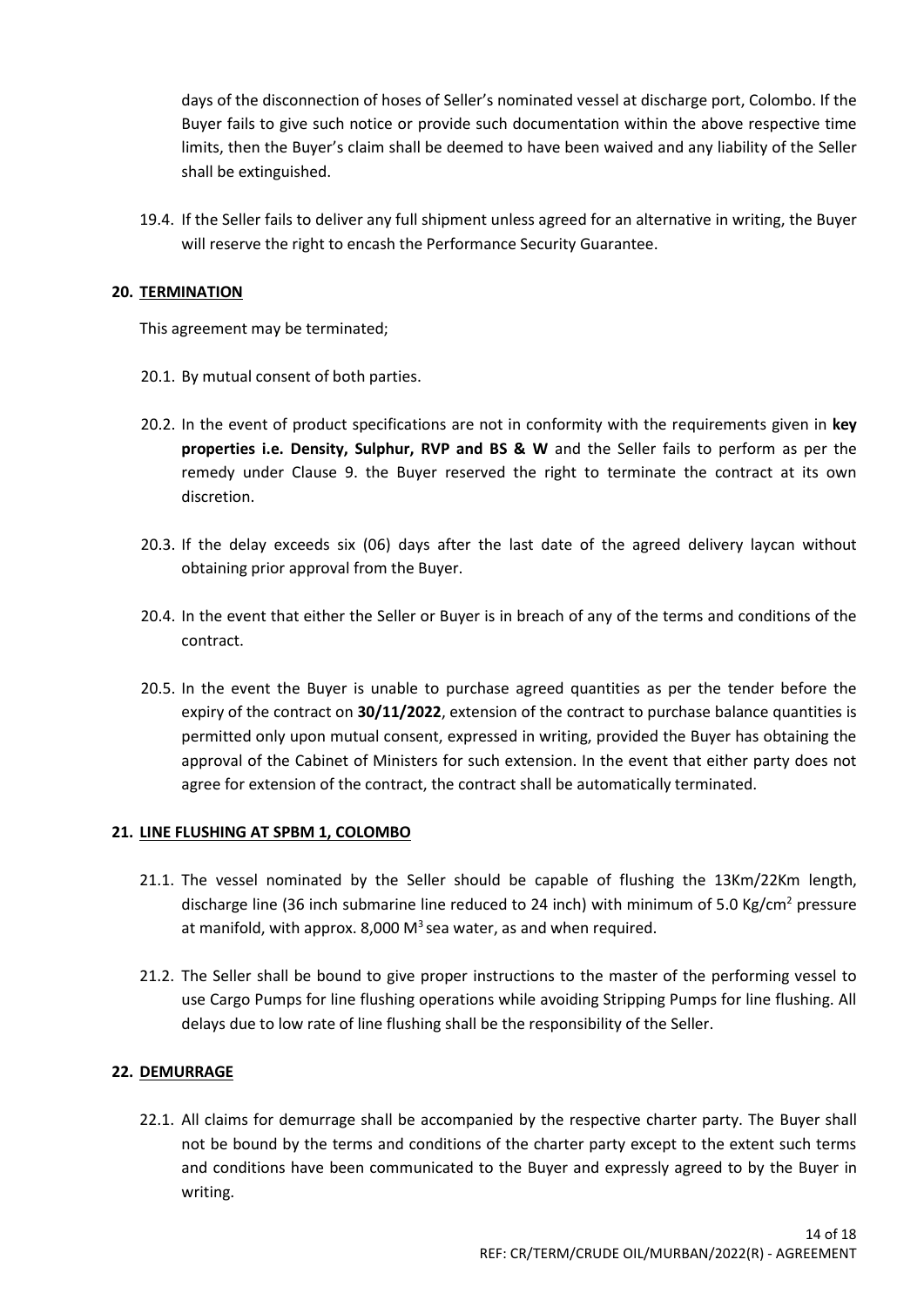- 22.2. In case of vessel arriving outside laycan agreed upon, laytime to start counting from the time of berthing as per Sub Clause 16.
- 22.3. If the total laytime to complete the entire cargo discharge exceeds the laytime allowed as per clause 16. Buyer will be liable to pay the demurrage to the Seller.
- 22.4. In the event the Seller's vessel arrives late and is berthed on arrival which affects berthing of vessel or vessels which are arriving on schedule, then the Seller's vessel will be un-berthed (waiting time shall not be counted as used laytime) to accommodate the vessel or vessels arriving on schedule or continue to discharge the cargo of the Seller's vessel provided that the Seller's shall agree to bear the demurrages on the subsequent three vessels that arrive on schedule and gets delayed due to the presence of the Seller's vessel on berth. Liability for demurrages on subsequent vessels mentioned herein are in addition to the recovery of damages or losses for the Buyer charged under Clause 14. Claims, disputes and recovery of damages or losses for CEYPETCO by late delivery and delivery of lesser quantity than agreed.

Moreover the Buyer reserves the right to berth the vessel only on SPBM 1 availability basis and based on the requirement for the Murban Crude Oil in the Refinery. Furthermore the Buyer shall not be responsible for any demurrages incurred by the Seller's vessel arriving outside the contractual laycan. The Buyer shall take every endeavour to minimize the overall commercial loss to all parties.

In the event the Seller does not agree to bear the subsequent demurrages (if incurred) and in the event if the subject vessel could not complete the discharging before the arrival of subsequent vessel/s, the Buyer reserves the right to remove the subject vessel from the berth in order to accommodate the subsequent vessel/s of other suppliers. In such a case, the subject vessel will be rebirthed only after the completion of the discharging of the subsequent vessel/s and/or on the pier availability basis.

In any circumstances, the Buyer requires to unload the product on board the vessel as per the product requirement to ensure the energy security of the country, the Buyer compels to discharge the minimum requirement of the cargo on board the subject vessel and all cost involvements in this event such as demurrages of the subsequent three vessels, commercial losses (if any) shall be borne by the Seller.

- 22.5. Demurrage rate of the nominated vessel shall be declared by the Seller at the time of vessel nomination for each cargo.
- 22.6. After acceptance of the nominated vessel by the Buyer, a certified copy of the applicable charter party or duly authenticated fixture note including the rate of demurrage shall be submitted by the Seller. Buyer prefers to have a certified copy of the singed Charter party.

#### **23. FORCE MAJEURE**

15 of 18 The Seller or the Buyer shall not be liable for any loss, claim or demands of any nature whatsoever, or be deemed to be in a breach of this agreement because of any delays or failure in observing or performing any of the conditions or provisions hereof if such delay or failure was caused by or arose out of any circumstances whatsoever beyond the Seller's or Buyer's control including (but without limiting the generality of the foregoing) declared or undeclared war, sabotage, blockade, piracy or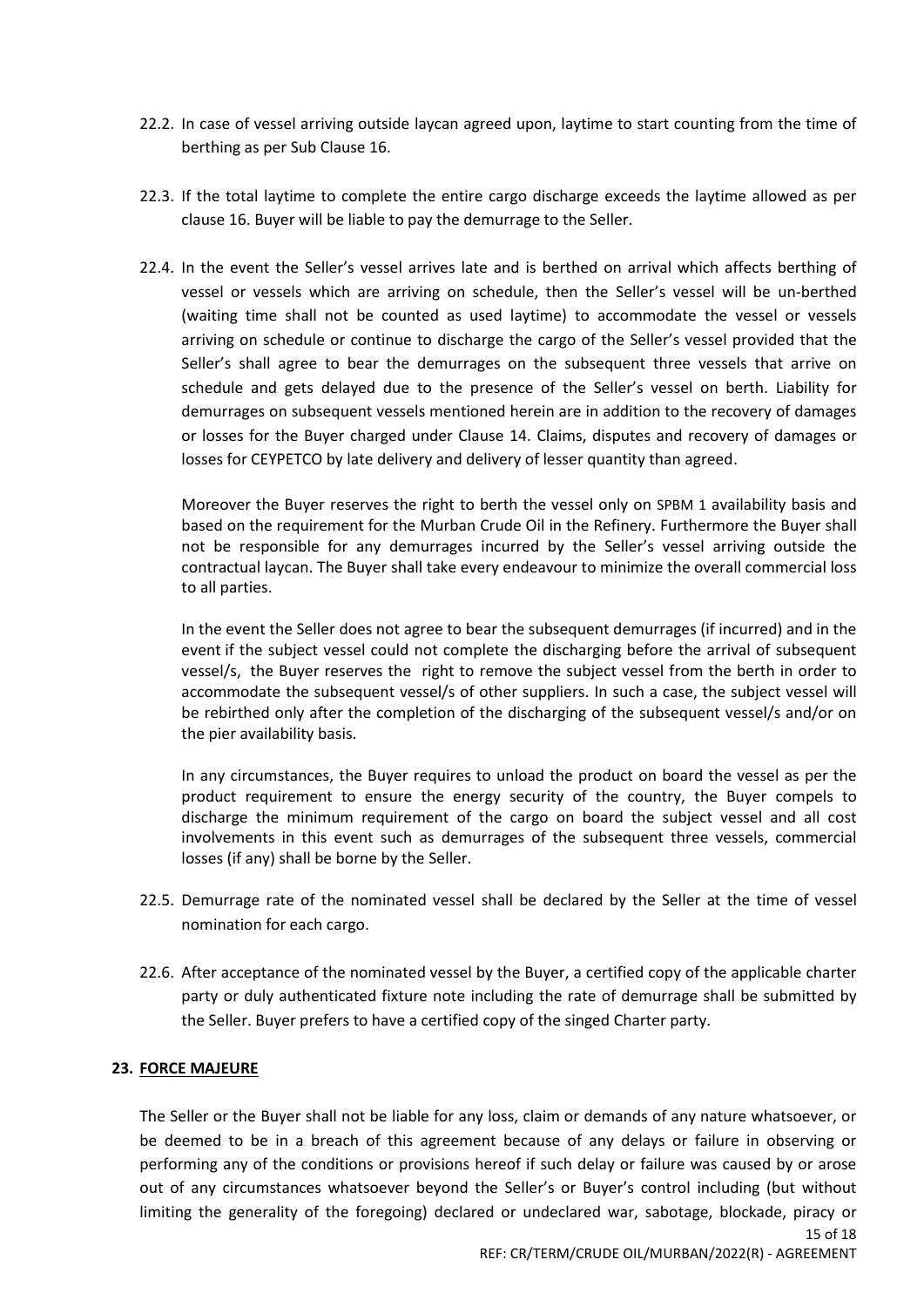piratical seizure of vessel, revolution, police action, riot or disorder, embargo or trade restriction of any sort government or quasi government action, act of god, fire, flood, earthquake, storm, tide or tidal wave, explosion, accident, radiation, strike, lockout or other labour dispute. In case of force majeure event, the Buyer shall request and the Seller should agree to defer the cargo delivery period to a revised date range agreed with the Buyer while keeping the price of "Murban ADNOC" FOB price per net US barrel charged by Abu Dhabi National Oil Company ("ADNOC") to term customers lifted by them over the month belongs to the first day of the original two-day delivery laycan already agreed as per the tender document.

#### **24. CONFIDENTIALITY**

The information contains in this agreement and all information exchanged relating to it are confidential between the Buyer and the Seller. Neither the Buyer nor the Seller shall, without the other's prior written consent, disclose such information to any person outside its own organization except to the extent that disclosure may be legally compulsory to any Government Authority.

#### **25. ASSIGNMENT**

The rights and contractual responsibilities pertaining to this contract are not assignable to any third party.

#### **26. TAXES, DUTIES AND FEES**

All taxes, duties and fees related to the importation of the products imposed by the government of Sri Lanka are for Buyer's account.

#### **27. OTHER REQUIREMENTS**

All other requirements are as per the tender invitation **(Ref: CR/TERM/CRUDE OIL/MURBAN/2022(R)/DEPUTY COMMERCIAL MANAGER/CEYPETCO/CE/0157 dated 04/11/2021)** and CEYPETCO standard terms and conditions available with the Seller.

#### **28. SELLER'S CONTACTS**

Correspondence Address:

……………………………………………………………….. ……………………………………………………………….., ………………………………………………………………..,

| Seller                | - |  |
|-----------------------|---|--|
| <b>Contact Person</b> |   |  |
| Telephone             | - |  |
| Facsimile             |   |  |
| E-mail                |   |  |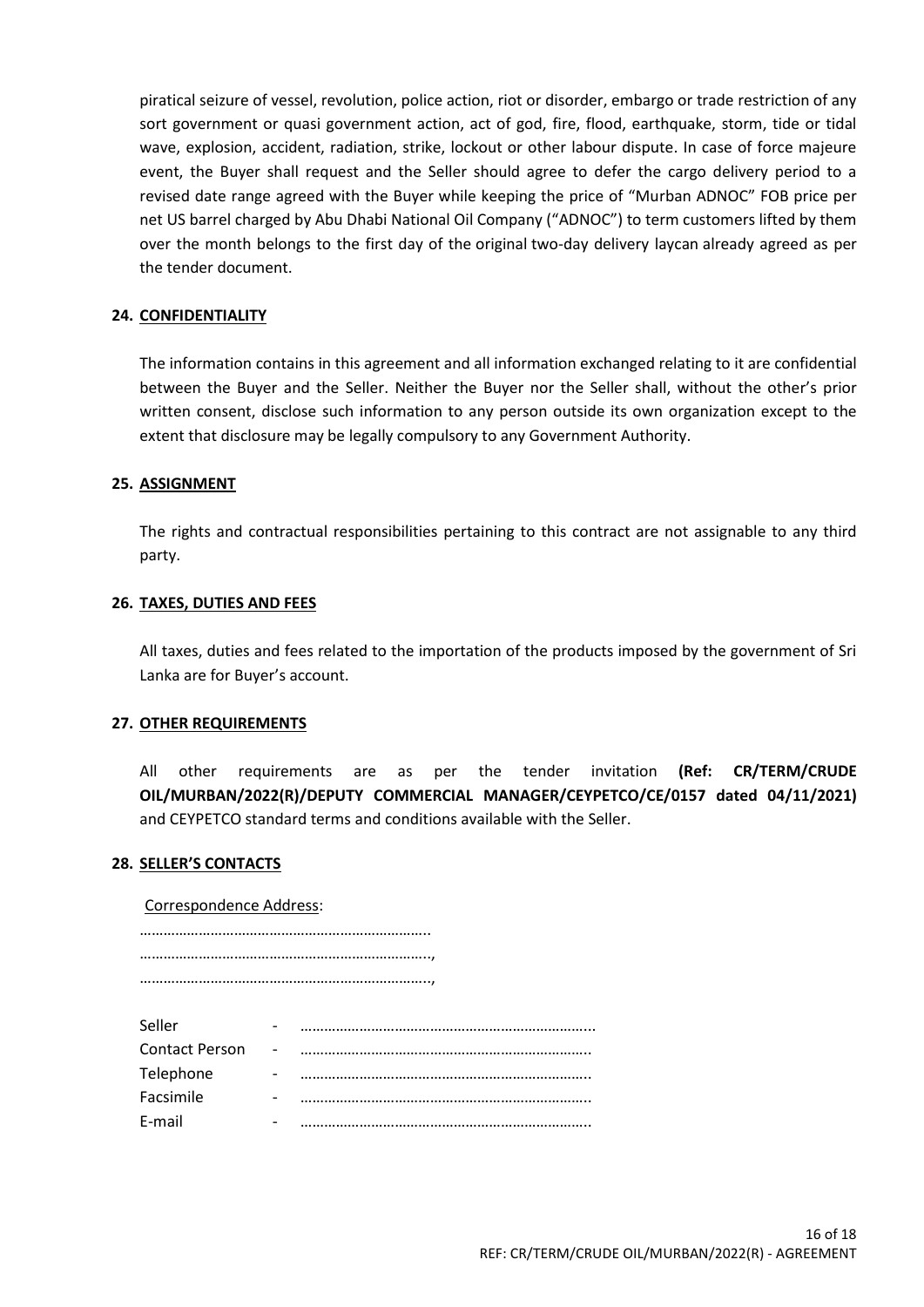# **29. BUYER'S CONTACTS**

# Correspondence Address:

Ceylon Petroleum Corporation (CEYPETCO), No. 609, Dr. Danister De Silva Mawatha, Colombo 09, Sri Lanka.

| Buyer                 | $ -$                 | Ceylon Petroleum Corporation    |
|-----------------------|----------------------|---------------------------------|
| <b>Contact Person</b> |                      | - Commercial Manager            |
| Telephone             | $\sim 100$ m $^{-1}$ | +94 115 455405 / +94 115 455113 |
| Facsimile             |                      | +94 11 5 455406                 |
| E-mail                | $\sim$               | cm@ceypetco.gov.lk              |
|                       |                      |                                 |

| <b>Contact Person</b> | Mahendra Garusinghe - Deputy General Manager (Commercial & Supply Chain) |
|-----------------------|--------------------------------------------------------------------------|
| Telephone             | +94 115 455122                                                           |
| Facsimile             | +94 11 5 455406                                                          |
| E-mail                | mahendrag@ceypetco.gov.lk                                                |